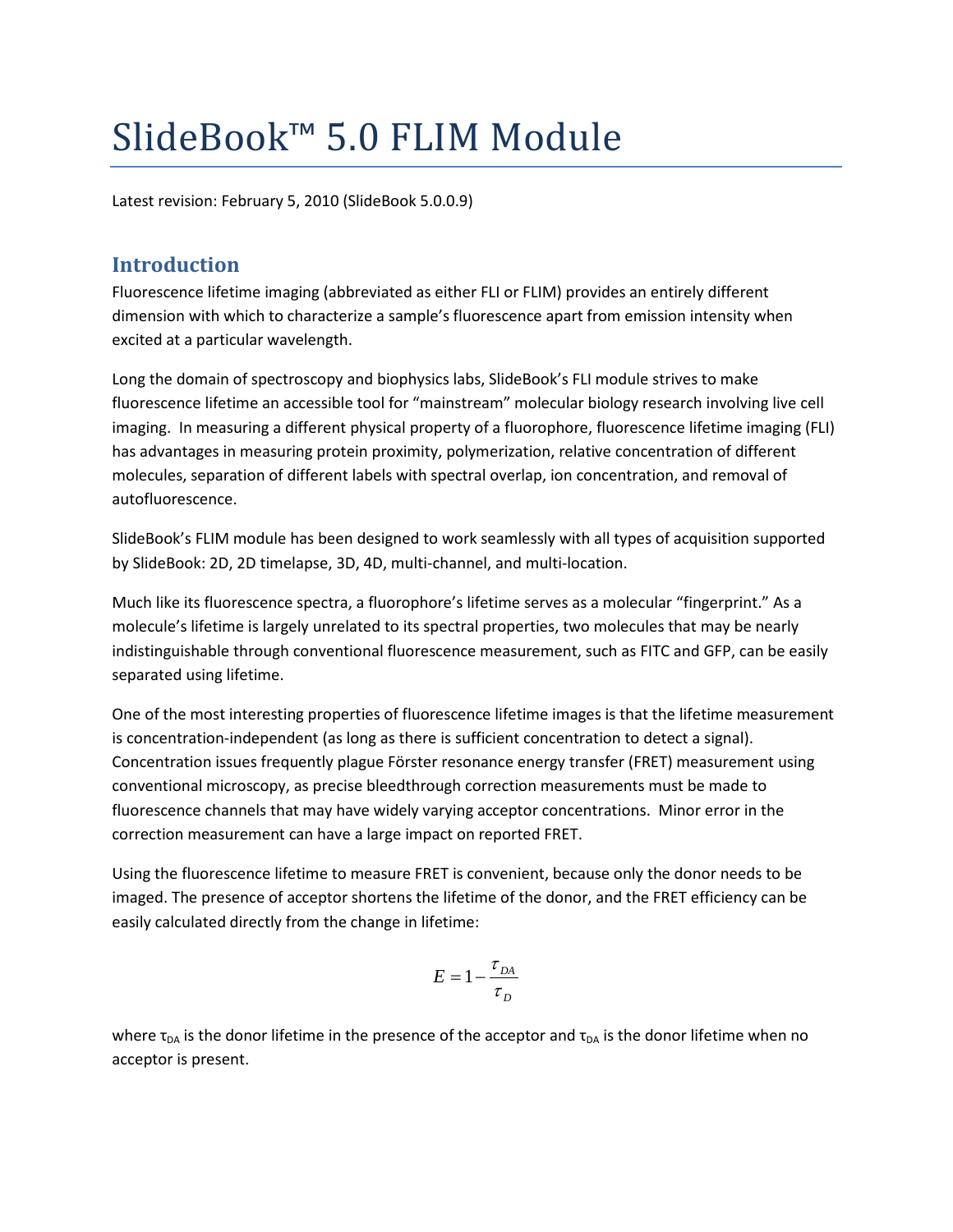# **Lifetime acquisition**

A frequency domain lifetime system measures the phase shift and demodulation of a fluorescent sample's emission, by modulating both the light source and the emitted signal at high frequencies (typically around 50-100 MHz).

A single lifetime plane (either in *z* or time) is constructed from taking *N* exposures at equally spaced phase shifts between the excitation modulation and the camera's intensifier modulation. For instance, if *N* = 4, four exposures are taken at 0, 90, 180, and 270 degrees, respectively.

The multiple phase-shifted exposures allow SlideBook to estimate the inherent phase shift and demodulation of the sample using what is called *homodyne detection* theory.

## **Notation and units**

The following will be explained in more detail and used throughout the documentation:

| τ                     | Lifetime (ns)                                                       |
|-----------------------|---------------------------------------------------------------------|
| $\tau_{\text{phase}}$ | Lifetime (ns) as determined by a measurement of phase shift         |
| $\tau_{mod}$          | Lifetime (ns) as determined by a measurement of demodulation        |
| $\phi(\tau)$          | Phase measurement of a fluorescent signal with lifetime $\tau$      |
| $M(\tau)$             | Modulation measurement of a fluorescent signal with lifetime $\tau$ |
| $\boldsymbol{x}$      | x-axis component of polar plot: $x = M(\tau) \cos \phi(\tau)$       |
| y                     | y-axis component of polar plot: $y = M(\tau)$ sin $\phi(\tau)$      |

# **Lifetime data format**

Rather than store the original phase-shifted images, SlideBook computes the best-fit phase shift and demodulation on a pixel-by-pixel basis and then transforms these to x and y locations on a polar plot described in Redford and Clegg (2005):

 $y = M(\tau) \sin \varphi(\tau)$  $x = M(\tau) \cos \varphi(\tau)$ 

For each FLI exposure, SlideBook creates three channels:

- lifetime *x* component, designated as **(X)** following channel name
- lifetime *y* component, designated as **(Y)** following channel name
- mean intensity, designated as **(Int)** following channel name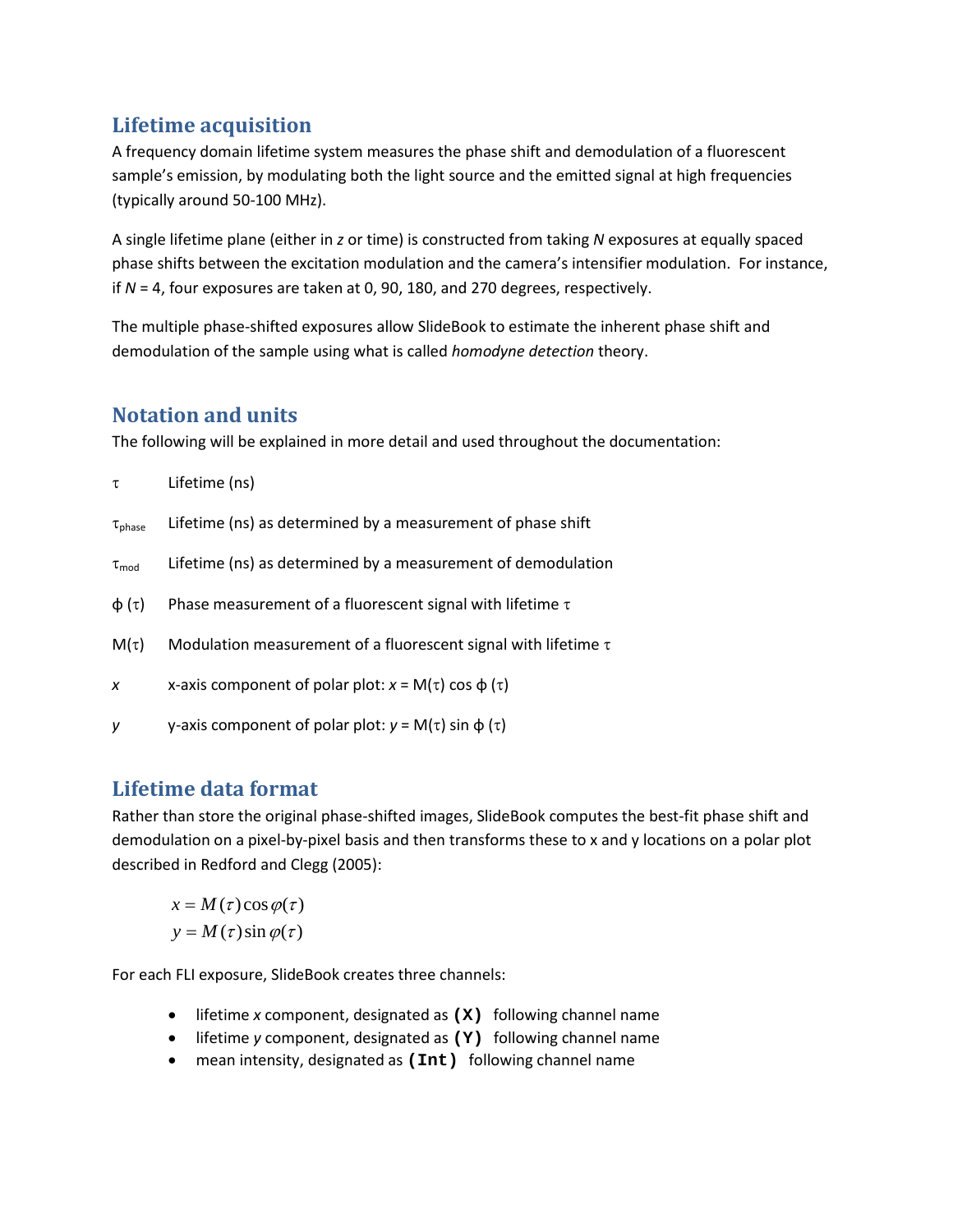SlideBook stores a lifetime acquisition in three consecutive channels. The first two channels are the *x* and *y* locations of a pixel's value after the polar coordinate transform of the fitted phase and modulation lifetimes. The third channel is the mean intensity of the series of phase-shift exposures.

# **Hardware configuration in SlideBook**

FLI hardware can be configured in the **Edit > Hardware Configuration** and **Edit > Hardware Properties** dialog boxes.

## **Camera**

SlideBook controls the intensifier and camera combination as a logical "FLIM camera" that will have different properties than the camera itself. **In Edit > Hardware Configuration**, select the camera driver that corresponds to the camera connected to the intensifier. Typically, this will be **Photmetrics PVCAM (Dynamic)** if the camera connected to the intensifier is a CoolSNAP™ EZ.

| Cameras                                |  |
|----------------------------------------|--|
| Camera 1: Photometrics PVCAM (Dynamic) |  |
| Camera 2: No Camera                    |  |
| Camera 3: No Camera                    |  |
| Camera 4: No Camera                    |  |
|                                        |  |

If you have multiple cameras in the system, you must take note of which camera (1, 2, 3, or 4) corresponds to the one connected to the FLIM intensifier.

#### **Embedded Camera Number**

Under **Edit > Hardware Properties**, open the **Lifetime** group and set the **Embedded Camera Number** to which camera in **Edit > Hardware Configuration** is attached to the FLIM intensifier.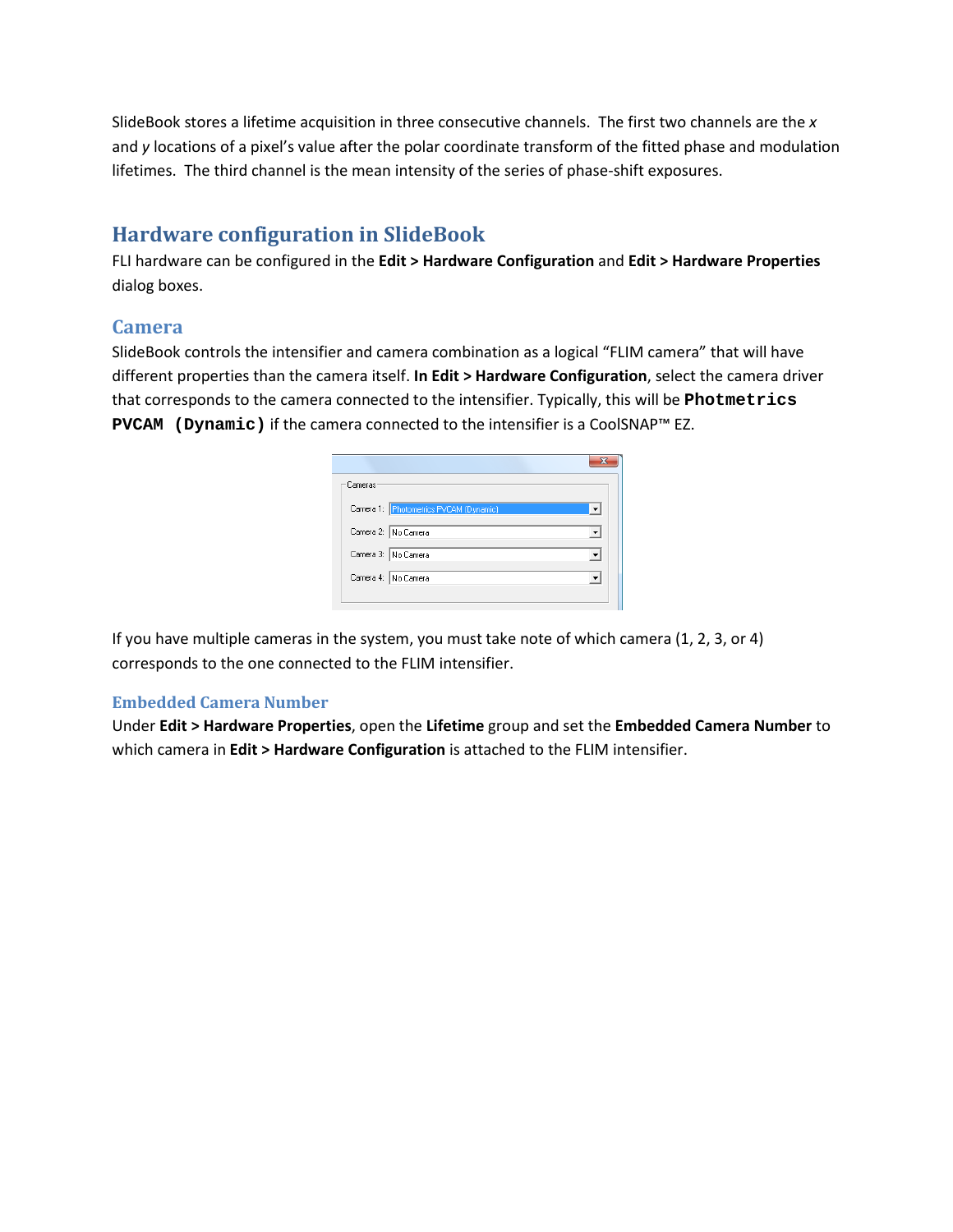| <b>Edit Hardware Properties</b>                                                                                                                                                                                                                                                                                                                                                                                           | $\mathbf{x}$                                                                                                                                                             |
|---------------------------------------------------------------------------------------------------------------------------------------------------------------------------------------------------------------------------------------------------------------------------------------------------------------------------------------------------------------------------------------------------------------------------|--------------------------------------------------------------------------------------------------------------------------------------------------------------------------|
| <b>E</b> -Lifetime<br>- Cathode AC Amplitude<br>- Cathode Offset<br>-- Output Amplitude<br>Frequency<br>-- Simulation Mode<br>- COM Port<br><b>Embedded Camera Number</b><br>Automatic Binning<br>Fi-LudLhfo<br>E- Lumencor Light Engine<br>中· Manual FRAP<br>Fi- Marzhauser Corvus<br>Fi-MATLAB Verification<br>E Memory Cache<br>Fi-NAI Fiber Switcher<br>Fi-Nikon TE2000<br>由 Ocular Lightpath<br>El-Olympus DP Camera | Property Information<br>▴<br>Name: Embedded Camera Number<br>Category: Lifetime<br>Description: Which camera [1-4] is the<br>FLIM intensifier attached to?<br>Ξ<br>Value |
| 由- Olympus DSU Settings<br>Fi-Olympus MAL<br>El-Olympus MS-2000 TIRF<br>E-Olympus TTL TIRF Slider<br>中· Pockels Cell<br>由 PolyTech Pl<br>Fi-Prior<br>F-PVCAM<br>E- Qimaging Properties<br>由 Rapid 4D<br>Fi-SAC                                                                                                                                                                                                            | 1<br>Apply Change<br>Default Value<br>lo<br>Revert To Default<br>Close                                                                                                   |

**NOTE:** If you set Embedded Camera Number to 0 or -1, you are effectively turning off the FLIM component of the system, and SlideBook will not try to initialize the intensifier.

#### **Automatic Binning**

Set this to **Yes** to have SlideBook automatically bin 2x2 the FLIM camera. Since the intensifier only has a resolution of about 510 x 510, for many cameras (such as the CoolSNAP EZ) this is a good option as it will allow the attached camera to run faster with no real loss of resolution.

## **Intensifier**

Most of the remaining **Lifetime** properties have to do with configuring the intensifier.

#### **COM Port**

Set this to the virtual COM port that corresponds to the intensifiers USB connection to the computer.

#### **Cathode AC Amplitude**

This number sets the modulation depth of the intensifier. It has the following values:  $0 =$  none,  $1 =$  low,  $2 =$  med,  $3 =$  high. This should usually be set to 3.

#### **Cathode Offset**

This number is in the range of 1 to 1200 and sets the offset of the modulation. Usually this is set around 593. If this number is too high, then you will get nice bright images, but low modulation. If this number is too low, you will get little or no signal. This number should be set for a specific intensifier in the factory. Only change it if you have changed intensifiers, computers, etc. To find the optimal setting: change this number by 10, go through the Pockels' cell optimization procedure below, raise this number until you get the brightest image while maintaining a good modulation level.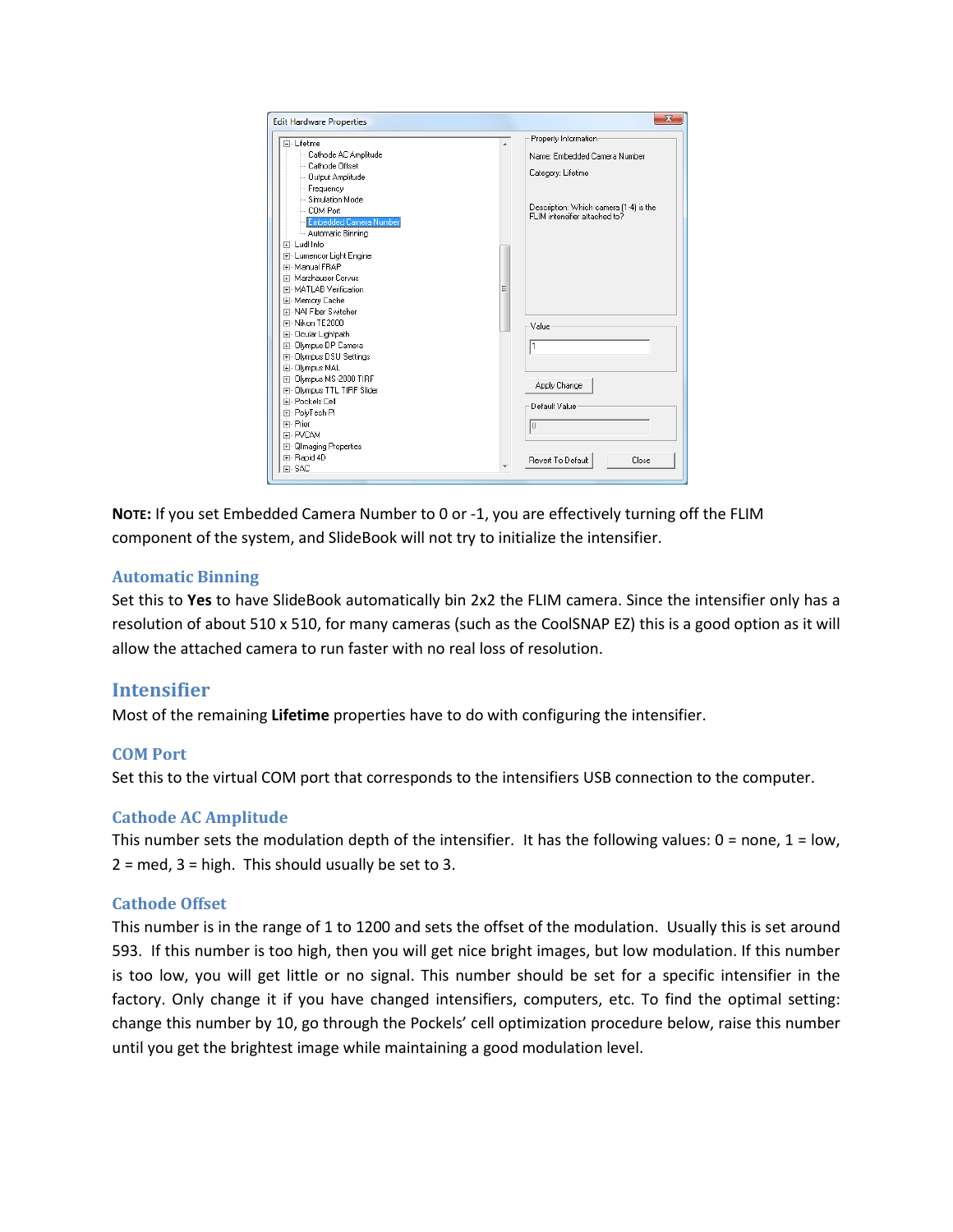#### **Output Amplitude**

This is a number between 0 and 10 which determines the peak voltage of the output signal to the Pockels' cell. The default is 7. Occasionally this number is reduced to 6 if the Pockels' cell is overheating.

#### **Frequency**

This is a number in MHz between 10 and 100. Default is 50. You can change this number if you are mainly working with long or short wavelengths. 50MHz is good for general use between 1 and 8ns. 80MHz is good for lifetimes at or under 1ns. 20MHz would be good for lifetimes at 10ns or greater. Once this number is changed, the whole calibration procedure must be redone.

## **Simulation Mode**

If you want to demonstrate the functionality of the system without having the hardware attached, you can set the **Simulation Mode** property to **Yes**. You will also need to set the **Embedded Camera Number** property to 1 (or whichever other test camera you want to assign it to). When you go to collect a FLIM image, you will get a field that has four distinct vertical bands. If you calibrate the left band to 1 ns, then the remaining bands will fit to 2, 3, and 4 ns respectively.

## **Defining Filters**

Define a filter for each laser line that will be used for lifetime imaging. The Associated Channel Type should be set to Fluorescence Lifetime and the Default Color Display to Pseudocolor (color). The turret, shutter, and alternative source channel need to be set correctly just as with any other filter configuration.

**NOTE:** It is important that you set the **Camera** field to the specific camera that is attached to the FLIM system.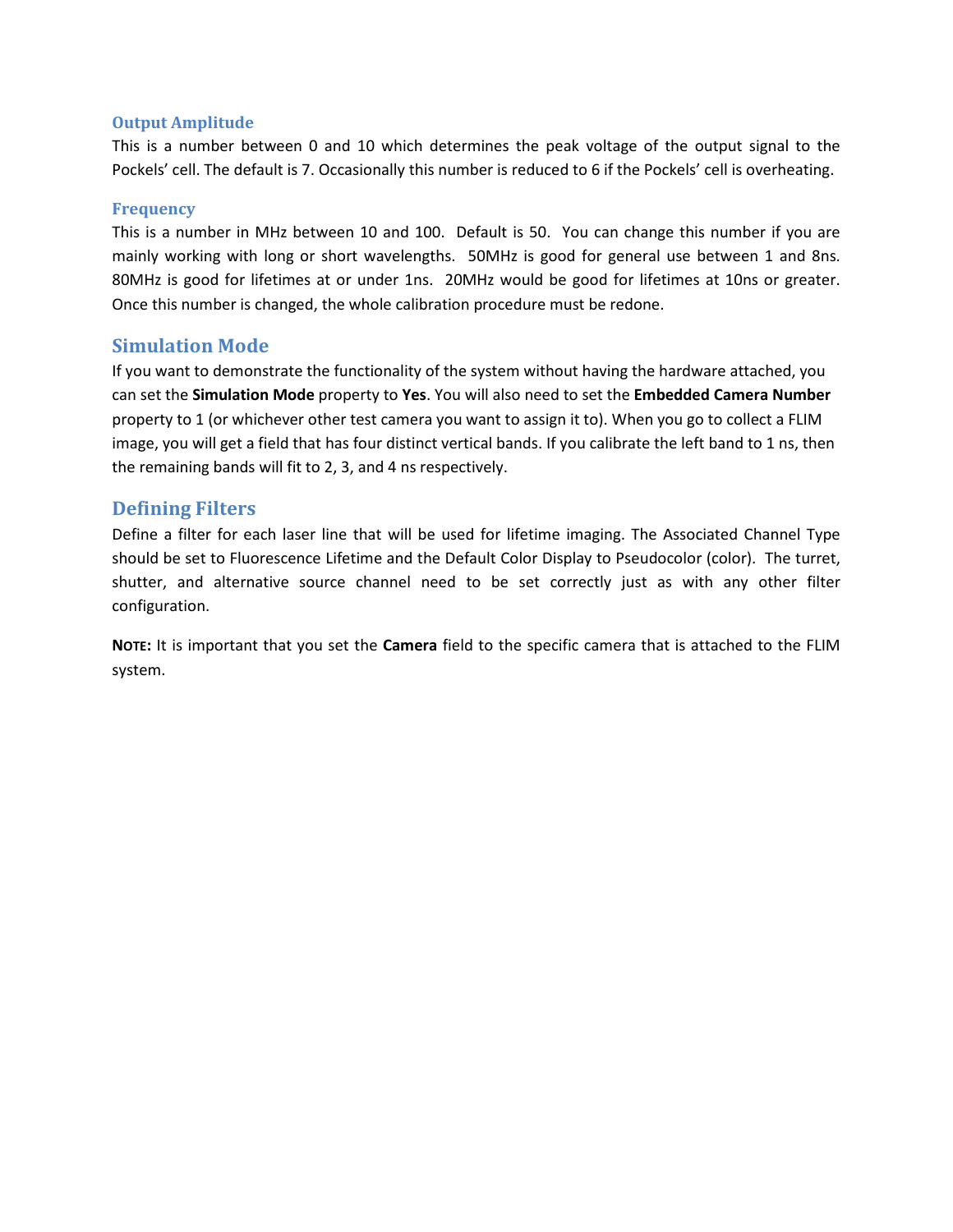| <b>Filter Configuration Parameters</b>                                                                                                         |                                                                                                                                                                              | х                   |
|------------------------------------------------------------------------------------------------------------------------------------------------|------------------------------------------------------------------------------------------------------------------------------------------------------------------------------|---------------------|
| Filter Configuration: 488FLIM                                                                                                                  |                                                                                                                                                                              | Add                 |
| Parameters                                                                                                                                     | Associated Channel Type                                                                                                                                                      | Remove              |
| Name: 488FLIM<br>Light Source<br>C Fluorescence:<br>Emission<br>n <sub>5</sub><br>wavelength (um):                                             | <b>FRET Transfer</b><br>Virtual RGB (Red)<br>Virtual RGB (Green)<br>Virtual RGB (Blue)<br>Ξ<br>FRET Donor Prebleach<br>FRET Donor Postbleach<br><b>Fluorescence Lifetime</b> | <b>OK</b><br>Cancel |
| $C$ Transmitted:<br>Mode: Unknown<br>F Prompt if mode is not available for<br>current objective<br>C Alternate Source:<br>Position:<br>l2<br>▾ | Default Color Display<br>$\cap$ None<br>$C$ Red<br>C Green<br>$\subset$ Blue<br>Pseudocolor (Color)                                                                          |                     |
| Filter set: FLIM<br>Excitation wheel position: Unmounted<br>Internal turret position: 3                                                        | C Pseudocolor (Intensity)<br>$C$ RGB<br>Settings<br>C Monochrome<br>C User-defined:<br>C Wavelength                                                                          |                     |
| Emission wheel position: Unmounted<br>LCD/BF filter position:<br>$\mathbf{10}$<br>Auxiliary filter position: Unmounted<br>Camera: Camera 1     | □ Requires UV objective<br>Go                                                                                                                                                |                     |
|                                                                                                                                                |                                                                                                                                                                              |                     |

# **Control and Calibration of FLIM**

The next sections will walk through hardware control and calibration of the system. Control of the system is available in the **Focus Controls**, and complete calibration consists of the following steps:

- Dark value correction
- Flat field correction
- Lifetime calibration

## **Focus Controls**

Most of the FLIM-related control and feedback is available in the **FLI** tab in the Focus Controls. There are a few other components of the Focus Controls outside this tab that you will also need to use, however.

The FLIM camera works in three different modes:

- Modulation and intensification off The intensifier's state acts as an electronic shutter for the attached camera. If the intensifier is off, no light is reaching the camera.
- Intensification on, modulation off With the intensification on, but high-speed modulation off, the FLIM camera acts like any other intensified camera, with the intensification dictated by the Intensification slider on the Camera tab of the Focus Controls. This is a useful mode to find your sample and ensure that the intensification is not set too high.
- Intensification and modulation on This is the mode where a sequence of phase-shifted images are acquired and assembled into a lifetime image.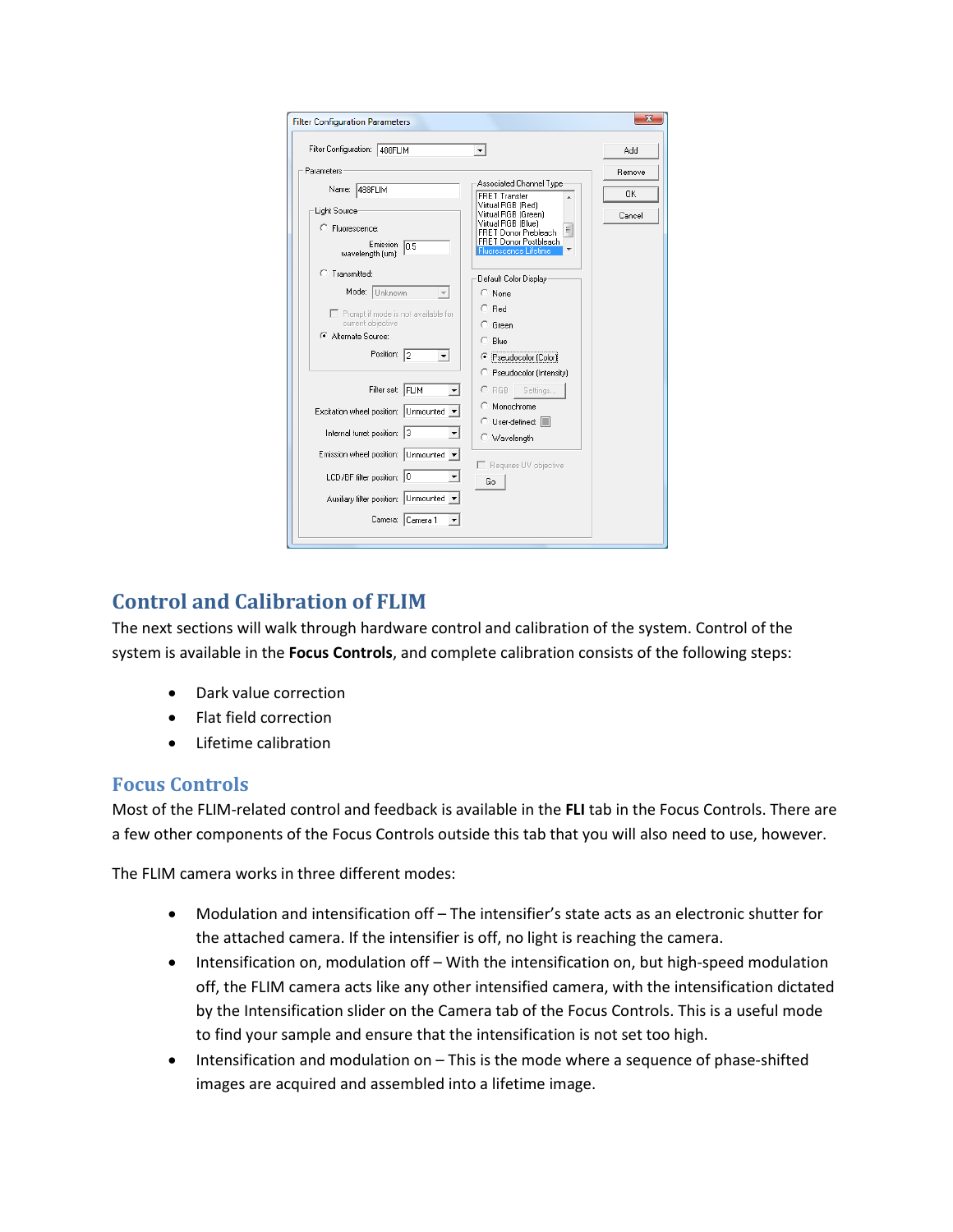To turn on the intensification, click on the **Intensifier Gate Open** checkbox in the **FLI** tab.

To turn on the modulation, click on the **Color** checkbox in the main part of the Focus Controls. Note that if you select **Color** (modulation) then SlideBook will automatically lock **the Intensifier Gate Open** state to on.

**WARNING:** The intensifier is a sensitive device and can be damaged by too much light or intensification. There is a built-in shutoff circuit but please take care to turn the **Intensifier Gate Open** or **Color** checkboxes on with the **Intensification** set to a minimum level. Slowly raise the **Intensification** value until the mean intensity of the sample is approximately 2/3 of the dynamic range of the CCD, and no more. If you do accidentally overload the intensifier, a red light will appear on the control box and you will need to reset the intensifier (and restart SlideBook).

When modulation is on (i.e., **Color** is checked), the **FLI** tab will display a graph of the mean intensity of the phase-shifted exposures, as well as relevant statistics. **Mean Intensity** reports the mean intensity across all phase exposures. **Max Intensity** is the maximum of mean intensities of the phase exposures and **Min Intensity** is the minimum of the mean intensities of the phase exposures. **Modulation** represents the depth of modulation, and a good target value is around 0.2. **Dark Value** will be described later.

| <b>Focus Controls</b>                                                                                                                                                  | $\mathbf{x}$                        |
|------------------------------------------------------------------------------------------------------------------------------------------------------------------------|-------------------------------------|
| Camera   Stream   Dev<br><b>FLI</b><br><b>Pockels</b><br>Scope $ Z$<br>XY<br>Mean Intensity: 1089.3<br>Max Intensity: 1530<br>1280.00<br>Min Intensity: 652<br>1024.00 | Reset                               |
| Modulation: 0.20<br>Dark Value: 0<br>768.00<br># Phases:<br>16<br>12<br>0<br>2<br>10<br>8<br>14<br>Phase<br>Intensifier Gate Open                                      |                                     |
| $-0$<br>Camera: Test Camera 0                                                                                                                                          |                                     |
| $100$ ms<br>Exposure                                                                                                                                                   | Bin: 1x1<br>$\vert \cdot \vert$     |
| □ Guides □ Auto Expose<br>Zoom: $+$<br>Update<br>Full Chip<br>Auto Renorm<br>$\overline{\vee}$ Color<br>Guarantee Display                                              | Stop<br>Snap                        |
| Filter Set: FLIM<br>▼                                                                                                                                                  | Open Fluor<br>P.                    |
| 488FLI<br>445FLI<br>561<br>488<br>445<br>Open<br>488pos                                                                                                                | Ÿ.<br>Open Bright<br>解<br>Close Alt |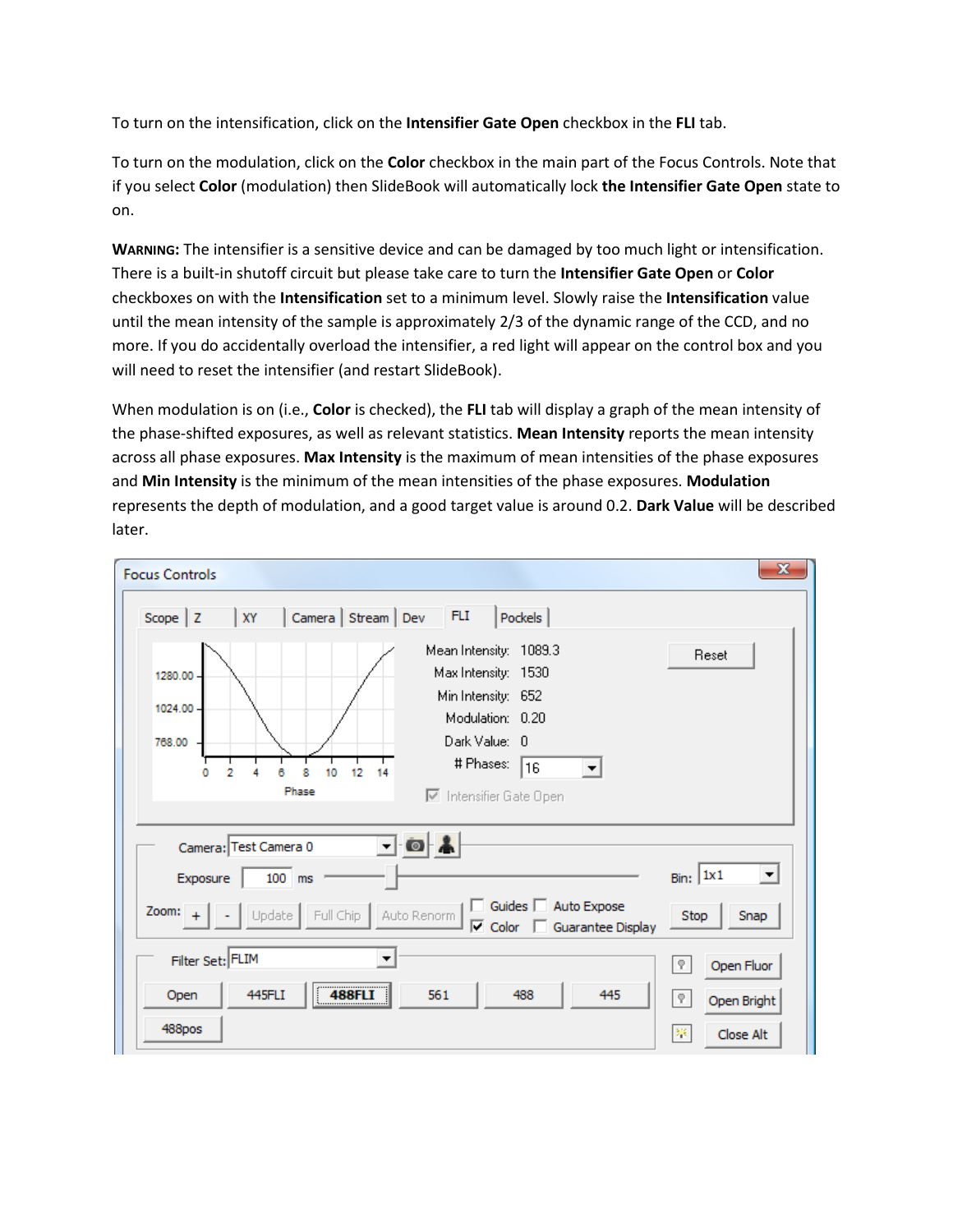## **Dark value correction**

SlideBook handles dark correction slightly differently for FLIM than for other types of capture.

When you acquire an image using **Image > Capture** and select **Dark Field** for a FLIM channel, SlideBook will first take an exposure with no illumination and compute the minimum value of the result. SlideBook then stores this value as the **Dark Value** (which will be subsequently visible in the **FLI** tab of the **Focus Controls**). All future FLIM acquisitions will subtract this value from each phase shift exposure. While the camera offset of the camera typically attached to the intensifier (a CoolSNAP EZ) has a relatively low offset (a value around 90 out of 4095) it can still impact proper modulation measurements particularly with low signal levels.

## **Phase flat field correction**

It is common for there to be some variation in phase across the intensifier cathode. This is referred to as *phase rollover*. To correct for this, SlideBook can take an image of a sample with uniform, finite lifetime (such as fluorescein) and create a phase flat field, which can be stored and applied to images just like intensity-based flat fields.

Ideally, phase flat fielding should be performed even before calibrating the system with an image of a sample with known lifetime.

To create a phase flat field, place a homogenous sample on the microscope. You can monitor the unmodulated fluorescence signal by opening the **Focus/Capture Window** and **Focus Controls** and selecting the appropriate lifetime filter configuration. Click on the **FLI** tab and check **Intensifier Gate Open**.

Make sure the signal is well below saturation by clicking on the **Camera** tab and looking at the histogram. You should adjust exposure time and lifetime intensifier intensification so that the brightest pixel is about 2/3 the dynamic range of the camera.

Then, run a test exposure in **Image > Capture** and make sure to check the **Dark Field** option.

After that, collect a full-chip FLIM image at 1x1 binning by going to **Image > Capture**. Select only one FLIM channel for capture. Select the **Dark Field** checkbox but leave the **Flat Field** option unchecked.

Once captured, select the image in the slide view in which it appears and select **Image > Lifetime (FLI) > Compute Phase Flat Field**.

If you want to verify that it was created, and looks reasonable, select **Edit > Setup Guides > Display Flat Fields**. You should see an entry that corresponds to the FLIM filter configuration. A proper phase flat field should present a smooth image. If the FLIM camera's chip size is larger than the intensifier screen, you may see the signal as a clipped circle within a larger rectangle of background. Depending on the level of phase rollover present in the system, it may look like either smoothly varying concentric rings or a flat disc.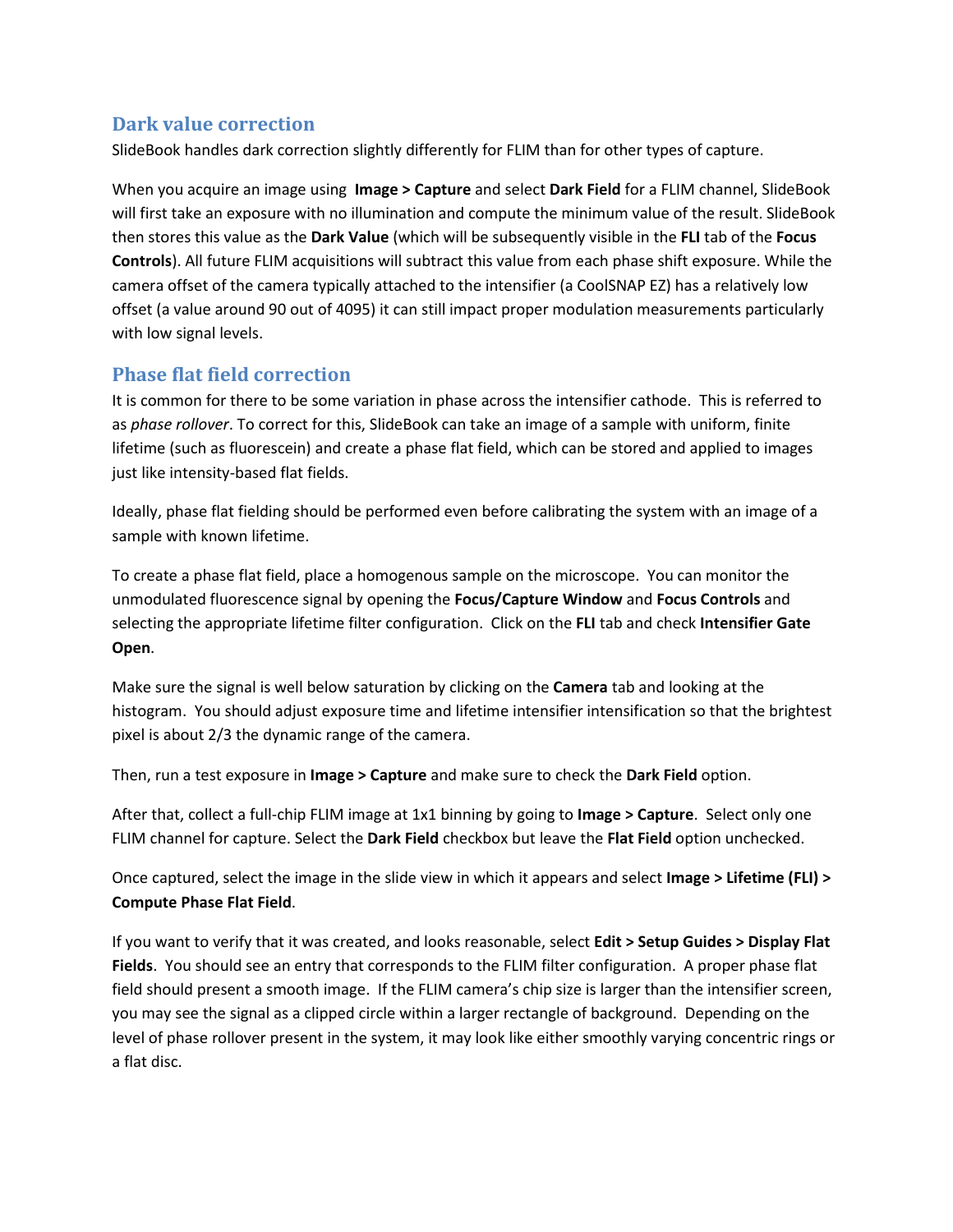## **Lifetime calibration**

Now, in order to calibrate the system for lifetime computation, you need image a homogenous sample with either a known single lifetime or known  $\tau_{phase}$  and  $\tau_{mod}$  components. Typically, this is a thin layer of fluorescein (with a known lifetime around 4.0).

If the system has been previously calibrated, you must first clear the existing calibration from SlideBook. Do this by selecting **Image > Lifetime (FLI) > Clear Calibration**.

Once you capture the image and open a view of it, select a homogenous region of the sample with the marquee tool, and then choose **Image > Lifetime (FLI) > Calbrate….** 

The following dialog box will appear:

| Calibrate Lifetime               |  |  |
|----------------------------------|--|--|
| Calibration Extent               |  |  |
| C Entire Image                   |  |  |
| • (39, 74) to (192, 173)         |  |  |
| Known Lifetime Parameters        |  |  |
| Phase lifetime:<br>10<br>ns      |  |  |
| Modulation lifetime:<br>10<br>ns |  |  |
| <b>Calibration Parameters</b>    |  |  |
| Compute                          |  |  |
| Phase 0:<br>10                   |  |  |
| Modulation 0:<br>1               |  |  |
| OK<br>Cancel                     |  |  |

If the known sample has a single lifetime, enter the lifetime for the sample in both the **Phase lifetime** and **Modulation lifetime** edit fields. Otherwise, enter the known τ<sub>phase</sub> and τ<sub>mod</sub> components in the corresponding edit fields.

Click on the **Compute** button.

SlideBook will determine the calibration parameters.

When you click **OK**, SlideBook will use these new calibration parameters for all subsequent image captures. Old images that you load, however, will still have the calibration parameters in effect when you collected the image.

## **Acquiring and viewing a lifetime image**

Acquiring a lifetime image, once the system has been calibrated, is easy. Simply select the lifetime channel that corresponds to the excitation wavelength that you want when you are setting up a new experiment in **Image > Capture**. You can collect several lifetime channels or you can mix lifetime and non-lifetime channels.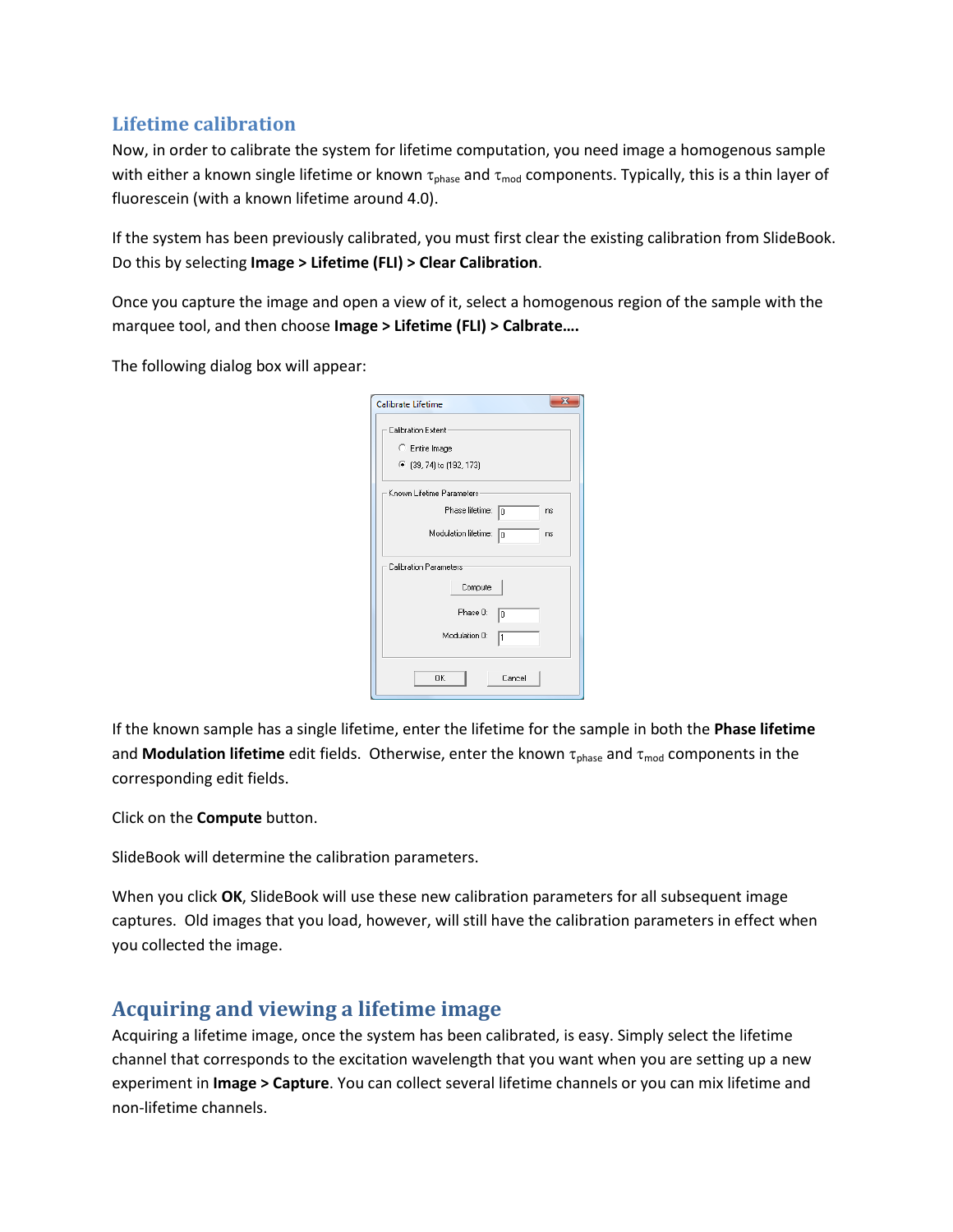# **Creating a single-τ channel**

Acquiring a FLIM image produces three component channels, (X), (Y), and (Int). While the *x* and *y* component values are related to lifetime, and can be useful to generate simple lifetime-based contrast, a proper scaled display requires that you create a fourth channel that maps to lifetime directly. You can do this by selecting **Image > Lifetime (FLI) > Create Single Tau FLI Channel**.

If you use the psedocolor display mode for a view, and set the hue channel to the generated Single Tau channel, and the intensity channel to the (Int) component channel, and set the renormalization range of the Single Tau channel to a reasonable range of ns (x 1000), such as a **Low** of 1000 and a **High** of 3000, then the display will map color to nearest single τ with a range determined by the renormalization range. In the case below, we see a pseudocolored cell displayed in a range where blue is 1 ns (1000 ps) and red is 3 ns (3000 ps):



# **The lifetime histogram**

The lifetime histogram displays the lifetime for a selected region using the polar plot representation: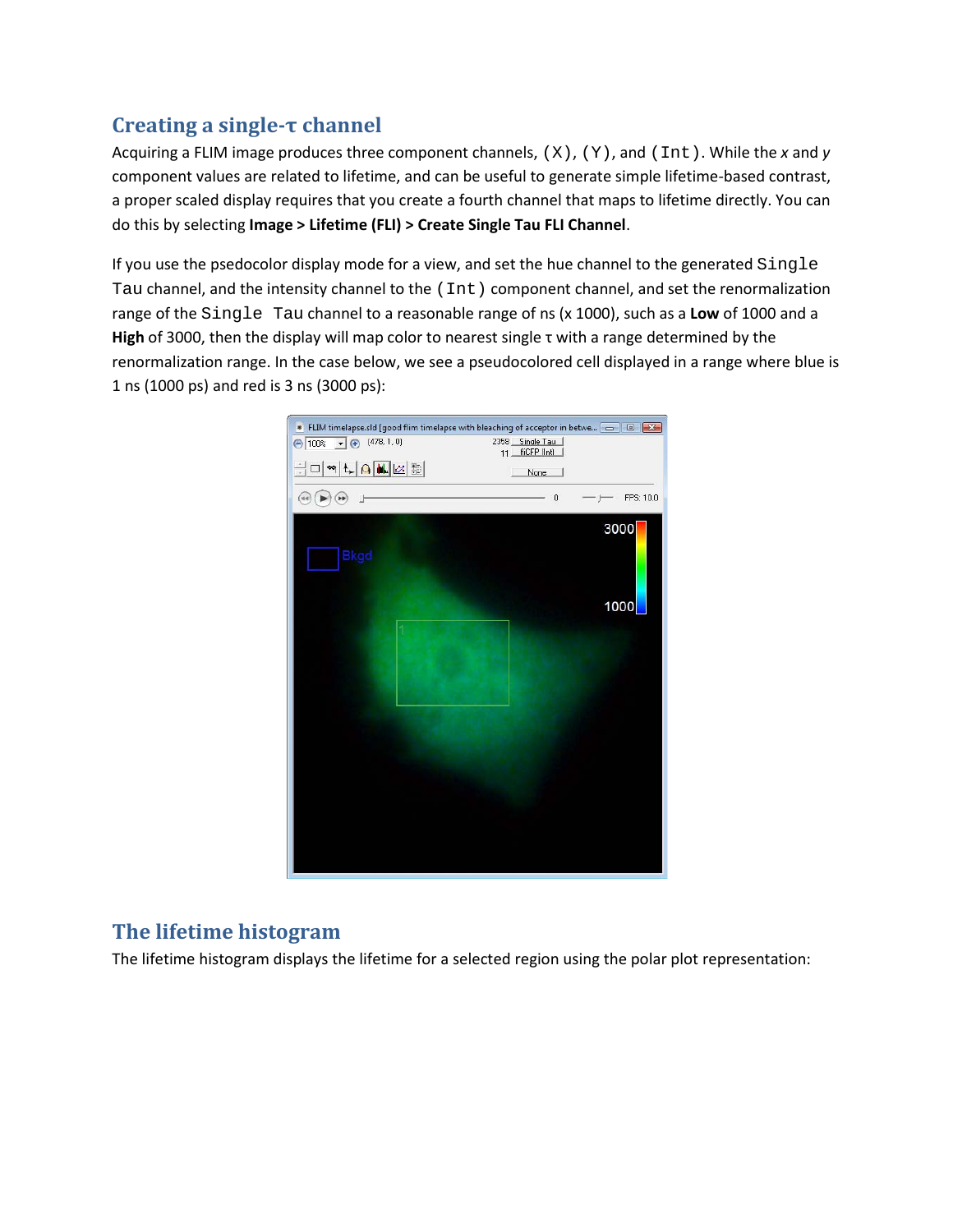

In order to bring up the lifetime histogram, create at least one region in the image. If you believe there is a significant background component, you should also create a background region. Then, select **Image > Lifetime (FLI) > Lifetime Histogram**.

The polar plot itself gives a reading of the number of pixels in the selected region that have specific x and y values. The redder the display, the higher the number of pixels that have that corresponding x, y value.

Lifetimes with a single exponential fall on the semicircle. The lower right position at (1.0, 0.0) represents zero lifetime, and the lower left position at (0.0, 0.0) represents infinite lifetime.

If you see a single, circular, relatively compact cluster, as in above, you are looking at a region of spatially homogenous lifetimes with good signal to noise. If you see a multi-modal cluster or multiple clusters, you are looking at a region with a spatially inhomogeneous mixture of lifetimes. If the cluster is spread out, or potentially filling much of the plot, you probably have insufficient signal to make a good determination: one of the nice properties of the polar plot is that the compactness of the cluster correlates with the degree of error.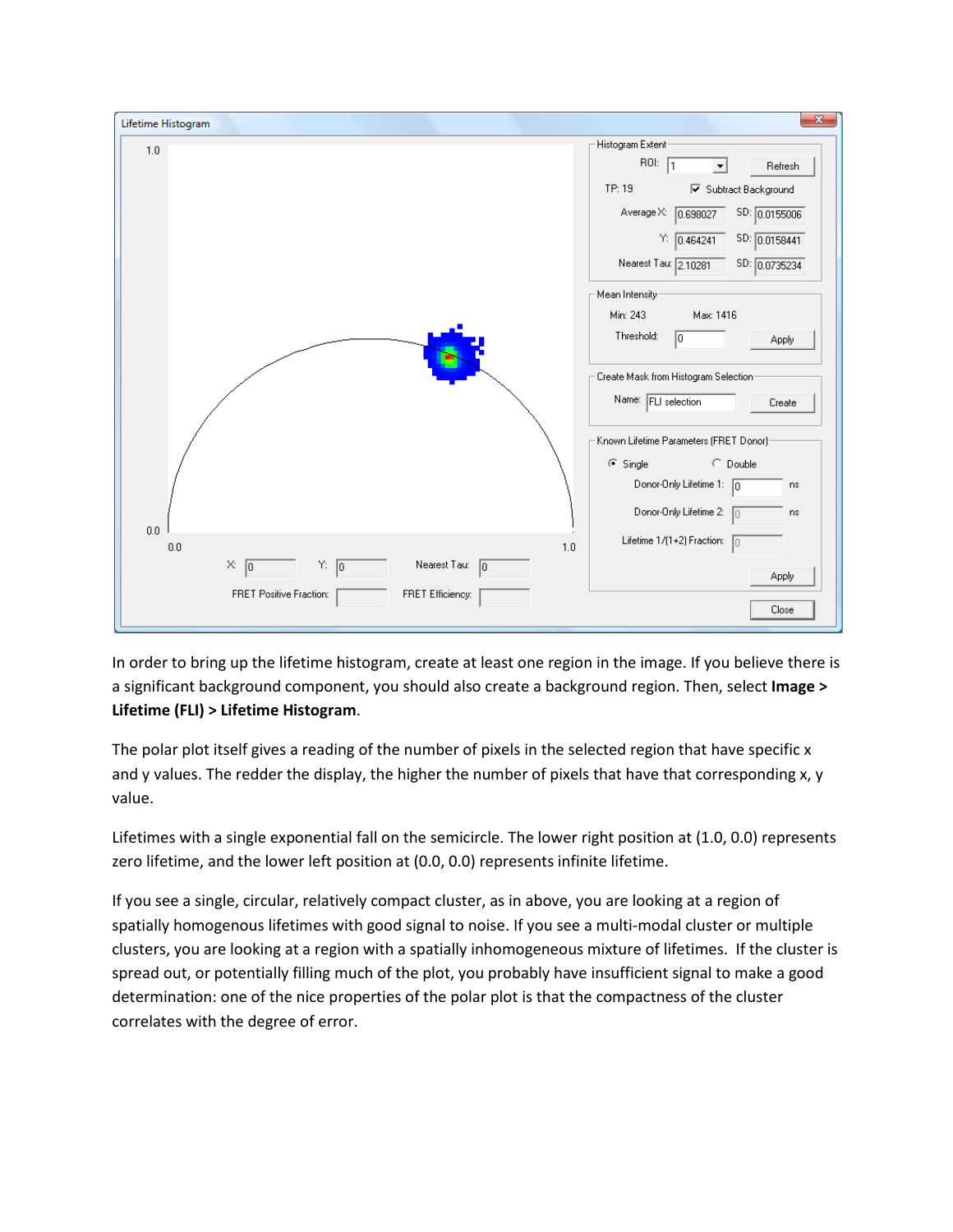## **Histogram Extent and background correction**

The upper right corner of the dialog allows you to select which region to plot as well as whether it is performing background correction. It also gives useful statistics about the lifetime within the selected region.

| Histogram Extent     |                       |               |
|----------------------|-----------------------|---------------|
| ROI:                 |                       | Refresh       |
| TP: 19               | □ Subtract Background |               |
| Average X:           | 0.698027              | SD: 0.0155006 |
|                      | Y: 0.464241           | SD: 0.0158441 |
| Nearest Tau: 2.10281 |                       | SD: 0.0735234 |

In order to change to view a different ROI, simply select a different region using the **ROI** dropdown.

If you move a region on the corresponding view, or change which timepoint that view is displaying, then you will need to click the **Refresh** button to update the display.

If you click on **Subtract Background**, the plot will compute the lifetime of the background region and shift the plot accordingly. Note that background here is strictly defined to be regions that have fluorescent signal but are not the label of interest. So, for instance, if you are imaging a GFP-RFP FRET construct that is expressed in either only a fraction of cells or a spatially-resolved compartment within each cell, against a background autofluorescence, you would want to select a background region that contained only the autofluorescence.

The plot displays the average and standard deviation for the *x* and *y* values as well as the *nearest tau*, which is the point on the semicircle closest to the weighted center of the region's cluster in the plot.

## **Calculating FRET using lifetime**

In order to calculate FRET using lifetime data, you must either know the lifetime of the donor in the absence of any acceptor, or measure it in a control experiment. Probably the best way to do the experiment is to take a sample with the same FRETting constructs as your intended experiment and bleach out the acceptor.

A quick visual aid for determining FRET for a region is available in the lifetime histogram.

For instance, in the histogram example above, we are looking at the lifetime of a region of a sample after progressive bleaching of the acceptor for 19 timepoints. If we assume that we have fully bleached the acceptor, the donor-only lifetime is 2.1 ns. Since it lies so close to the semicircle, we will assume it is a single exponential.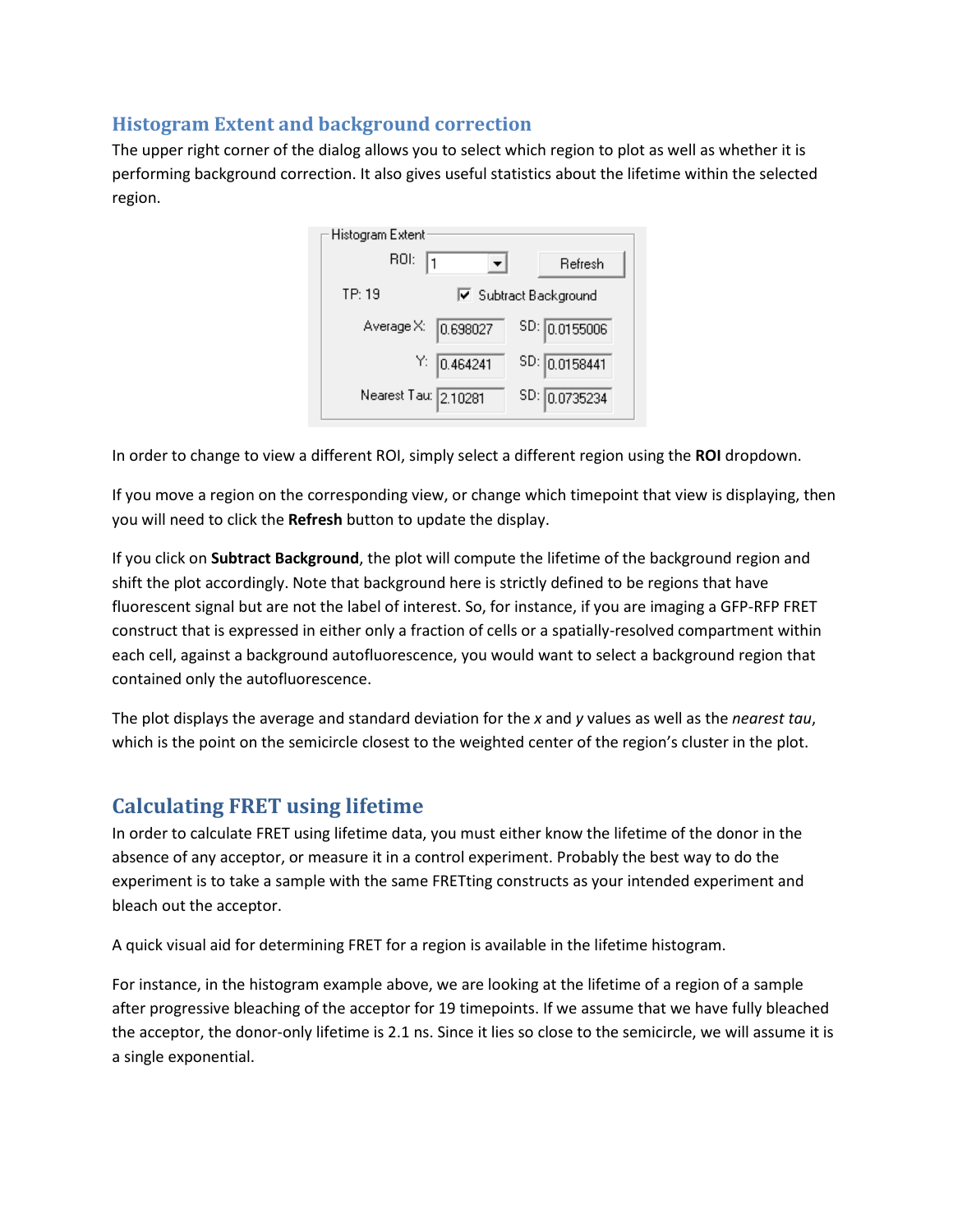If you enter select **Single** in the **Known Lifetime Parameters (FRET Donor)** section of the histogram dialog box, and enter 2.1 as the **Donor-Only Lifetime 1**, then press **Apply**, the histogram will draw a magenta circle at the 2.1 ns position along the semicircle and then re-color the portion of the semicircle that represents the 0% FRET to 100% FRET "trajectory" as magenta as well. Any (potentially) FRETting sample with the same donor will lie either somewhere along this magenta portion or within the chord that goes from the 2.1 ns position to the (1.0, 0.0) endpoint.

If we double-click on the cluster in an image—in this case it is the first (pre-bleach) timepoint of the same timeseries—then the histogram will draw a straight line from the 2.1 ns position, through where you double-clicked, and on through the semicircle.



Under the plot, the dialog box reports the nearest single-exponential τ of where you clicked as well as the average FRET efficiency (in this case 17.5%) of the region.

# **Graphing lifetime**

Graphing lifetime in timelapse images is straightforward. Create regions (and optionally a background) and select **View > Graph**: